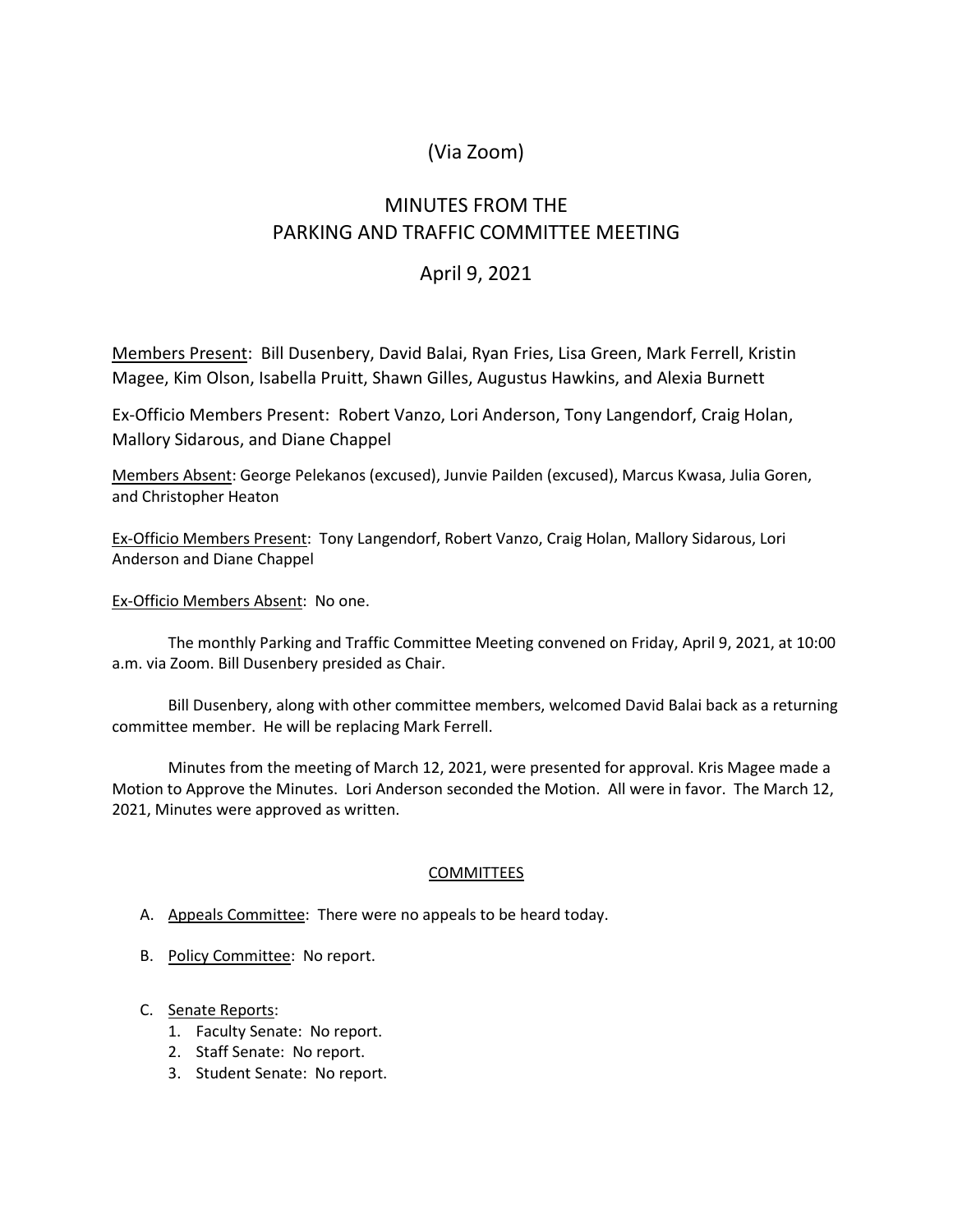### CORRESPONDENCE

No correspondence received.

## OLD BUSINESS

- A. Initiatives Assigned to Facilities Management or Telecommunications: There are no initiatives assigned at this time.
- B. Motorist Assistance, Citation, Towing Monthly Report, and Moving Violation Statistics, and EV Charging Data: Tony Langendorf reported a normal trend for the current situation during the Pandemic. He did note that Citations have increased slightly.
- C. Campus Construction Update: Craig Holan reported the tract house on North University Drive is being demolished along with the parking spaces. There are no immediate plans for the area, and it will all be returned to green space. Craig also reported that several of the joints along University Drive have been ground down so travel will be somewhat smoother. Northbound and Southbound lanes on University Drive will be repaved in the future. On the Alton Campus, the parking lot for the new building will be completed in late May or early June, 2021, providing more available parking spaces. Tony Langendorf will add the signage for the lot. Tony asked if the conduit had been installed. Craig Holan will check on that question and respond to Tony.

D. Bond Model Update: Tony stated there was not much new information to report. The Bond Model is still showing the increase to parking permits this year will remain at the pre-determined increase of \$6.00 per permit. Parking is waiting to see what amount of the "Cares" money they will receive from the Pandemic. Any monies received will help with the loss of revenue due to the Pandemic this past year. Tony also stated that everything that was projected previously will be kept the same, at least that's the plan at this time, despite a \$2 million loss from the beginning of the COVID-19 Pandemic.

E. Revenue Loss Summary: Tony reported Parking Revenue was down by \$1.3 million for FY21 as a direct result of COVID -19.

F. Membership Update: Bill Dusenbery announced that he is planning retirement after the August 13, 2021, meeting. He will be dropping off the Staff Senate earlier to allow someone new to fill his position. As far as Parking & Traffic Committee, someone will need to be appointed as Chair of the Committee and Chair of the Appeals Committee. If someone would like to step forward for these two positions, please let Bob know.

Bob Vanzo announced that today is Kris Magee's last meeting. She will be retiring May 1, 2021. Bob stated we are losing a lot of experience on this committee with Laura Scaturro leaving, Bill Dusenbery, and Kris Magee. Kris has been on the committee 16 years and has provided important information and suggestions for us from the Alton Dental School campus. Kris Magee stated she was happy to serve. It provided a great experience for her to be able to connect to the main campus and gave her a better understanding of the total operation of the University. She believes she has made a difference over the past 16 years providing much needed information on the operation and parking